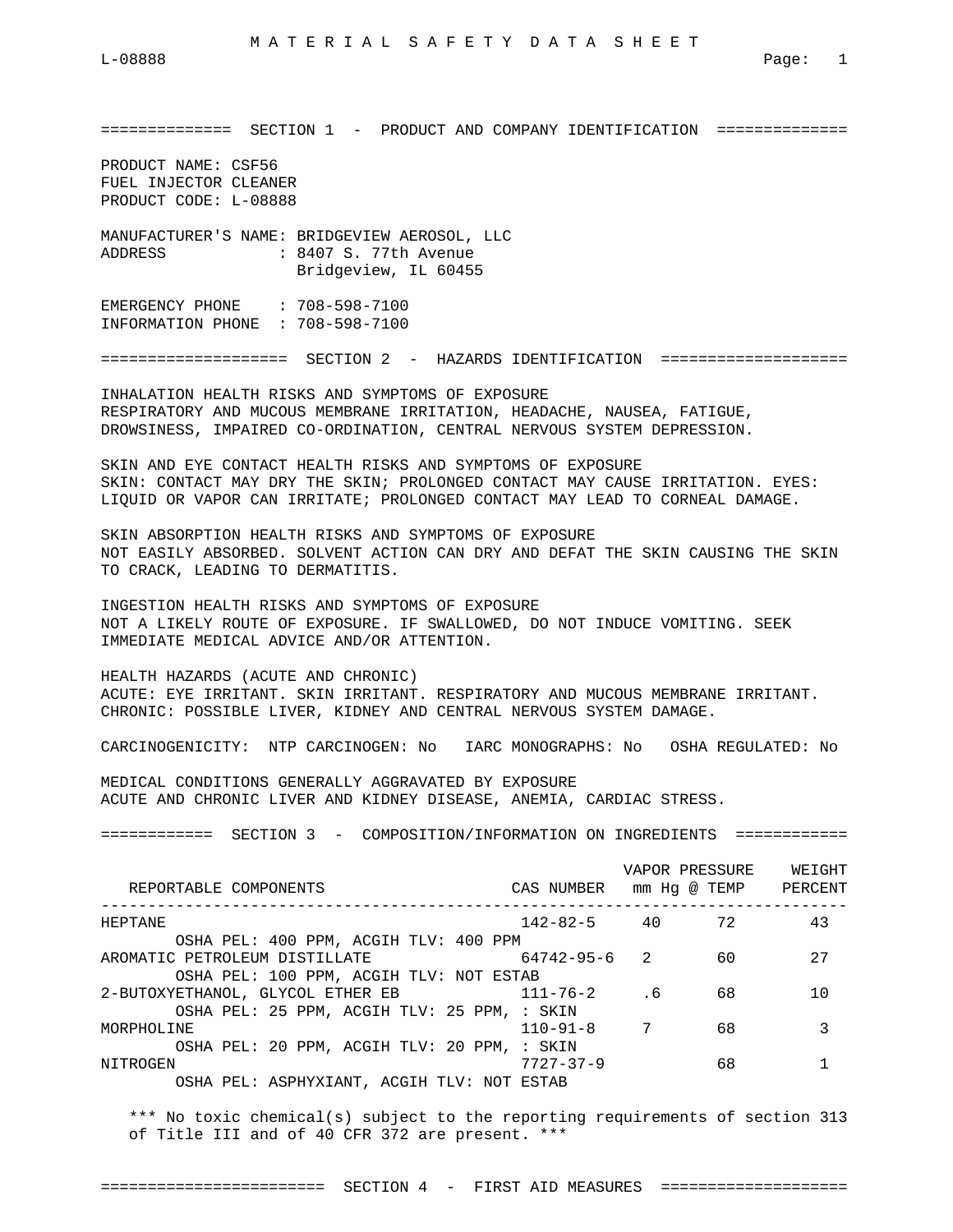# EMERGENCY AND FIRST AID PROCEDURES INHALATION: REMOVE TO FRESH AIR. ADMINISTER OXYGEN IF NEEDED. APPLY ARTIFICIAL RESPIRATION IF BREATHING HAS STOPPED. GET MEDICAL ATTENTION. SKIN: WIPE OFF WITH TOWEL. WASH WITH SOAP AND WATER. GET MEDICAL ATTENTION IF IRRITATION PERSISTS. EYES: WASH IMMEDIATELY WITH LARGE VOLUMES OF FRESH WATER FOR AT LEAST 15 MINUTES. GET MEDICAL ATTENTION.

====================== SECTION 5 - FIRE FIGHTING MEASURES ================== FLASH POINT: 18 deg F METHOD USED: TCC FLAMMABLE LIMITS IN AIR BY VOLUME- LOWER: 1 UPPER: 12.7

EXTINGUISHING MEDIA: FOAM, ALCOHOL FOAM, CO2, DRY CHEMICAL, WATER FOG

SPECIAL FIREFIGHTING PROCEDURES WATER SPRAY MAY BE INEFFECTIVE. WATER MAY BE USED TO COOL CONTAINERS TO PREVENT PRESSURE BUILD-UP AND EXPLOSION WHEN EXPOSED TO EXTREME HEAT. IF WATER IS USED, FOG NOZZLES PREFERRED. WEAR GOGGLES AND SELF-CONTAINED BREATHING APPARATUS.

#### UNUSUAL FIRE AND EXPLOSION HAZARDS

CLOSED CONTAINERS MAY EXPLODE FROM INTERNAL PRESSURE BUILD-UP WHEN EXPOSED TO EXTREME HEAT AND DISCHARGE CONTENTS. VAPOR ACCUMULATION CAN FLASH OR EXPLODE IF IGNITED. OVEREXPOSURE TO DECOMPOSITION PRODUCTS MAY CAUSE A HEALTH HAZARD. SYMPTOMS MAY NOT BE READILY APPARENT. OBTAIN MEDICAL ATTENTION.

================= SECTION 6 - ACCIDENTAL RELEASE MEASURES ==================

STEPS TO BE TAKEN IN CASE MATERIAL IS RELEASED OR SPILLED AVOID BREATHING VAPORS. VENTILATE AREA. REMOVE ALL SOURCES OF IGNITION. CLEAN UP AREA WITH ABSORBENT MATERIAL AND PLACE IN CLOSED CONTAINERS FOR DISPOSAL.

===================== SECTION 7 - HANDLING AND STORAGE =====================

PRECAUTIONS TO BE TAKEN IN HANDLING AND STORING STORE AND USE IN COOL, DRY, WELL-VENTILATED AREAS. DO NOT STORE ABOVE 120 DEG F. DO NOT PUNCTURE OR INCINERATE (BURN) CANS. DO NOT STICK PIN, NAIL OR ANY OTHER SHARP OBJECT INTO OPENING ON TOP OF CAN. DO NOT SPRAY IN EYES. DO NOT TAKE

INTERNALLY. SEE PRODUCT LABEL FOR ADDITIONAL INFORMATION.

============ SECTION 8 - EXPOSURE CONTROL/PERSONAL PROTECTION ==============

#### PRECAUTIONS

SMALL PRESSURIZED CONTAINERS OF FLAMMABLE PRODUCTS MAY BE STORED IN AREAS SUITABLE FOR ORDINARY COMBUSTIBLES WITH RESPECT TO CONSTRUCTION, DRAINAGE, CONTROL OF IGNITION SOURCES, AND VENTILATION EXCEPT THAT THEY SHOULD NOT BE STORED IN BASEMENTS.

### RESPIRATORY PROTECTION

NONE UNDER NORMAL USE. AVOID BREATHING VAPORS. IN RESTRICTED AREAS, USE APPROVED CHEMICAL/MECHANICAL FILTERS DESIGNED TO REMOVE A COMBINATION OF PARTICLES AND VAPOR. IN CONFINED AREAS, USE APPROVED AIR LINE TYPE RESPIRATOR OR HOOD. SELF-CONTAINED BREATHING APPARATUS IS REQUIRED FOR VAPOR CONCENTRATIONS ABOVE PEL/TLV LIMITS.

## VENTILATION

SUFFICIENT TO PREVENT INHALATION OF SOLVENT VAPORS. GENERAL DILUTION AND/OR LOCAL EXHAUST VENTILATION IN VOLUME OR PATTERN TO KEEP PEL/TLV OF MOST HAZARDOUS INGREDIENT BELOW ACCEPTABLE LIMIT AND LEL BELOW STATED LIMIT.

PROTECTIVE GLOVES

NONE UNDER NORMAL USE. SOLVENT RESISTANT REQUIRED FOR PROLONGED OR REPEATED CONTACT.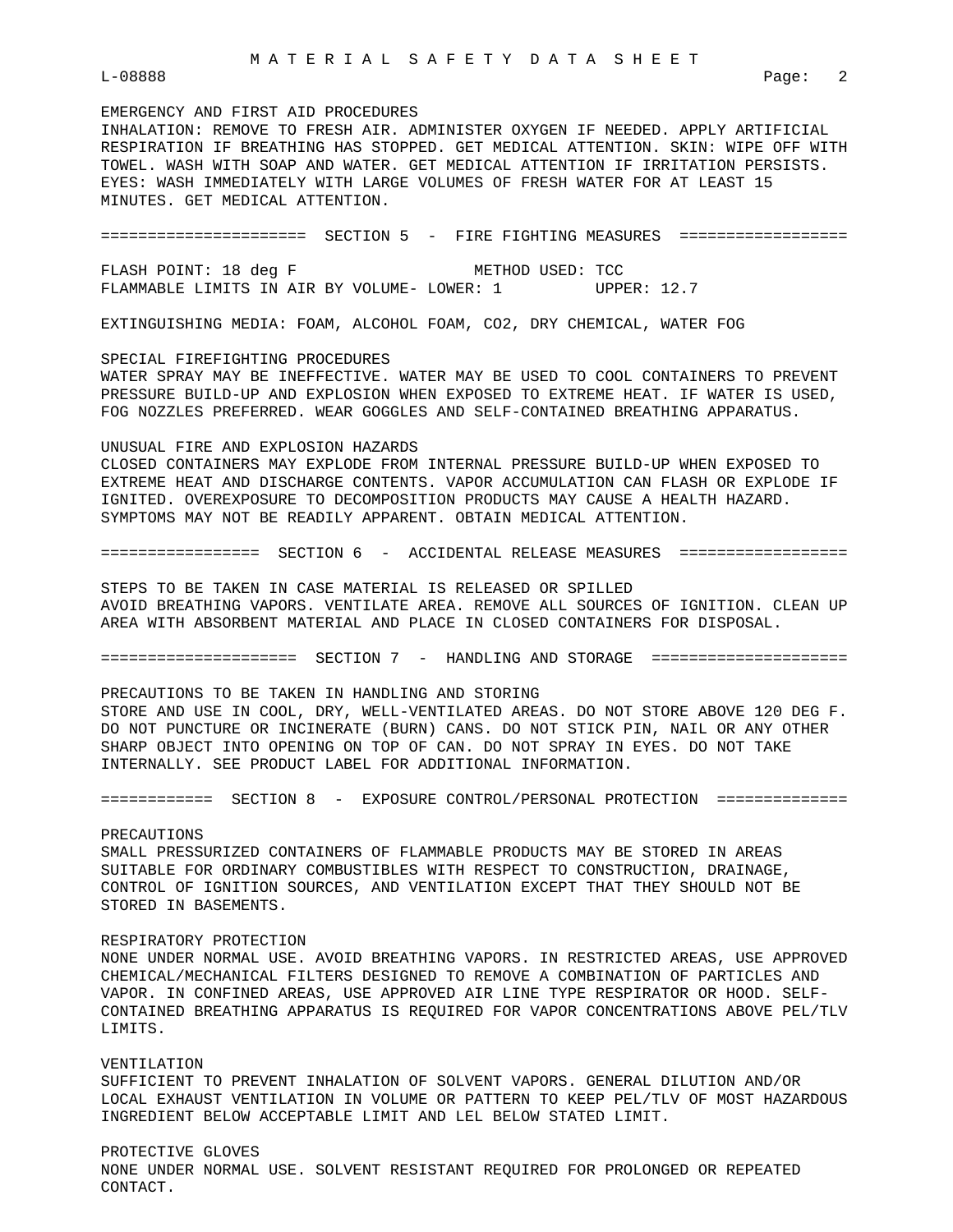EYE PROTECTION NONE UNDER NORMAL USE; HOWEVER, USE OF SAFETY GLASSES WITH SPLASH GUARDS OR FULL FACE SHIELD IS RECOMMENDED. OTHER PROTECTIVE CLOTHING OR EQUIPMENT NONE UNDER NORMAL USE; HOWEVER, USE OF SOLVENT RESISTANT APRONS OR OTHER CLOTHING IS RECOMMENDED. WORK/HYGIENIC PRACTICES EYE WASHES AND SAFETY SHOWERS IN THE WORKPLACE ARE RECOMMENDED. ================= SECTION 9 - PHYSICAL AND CHEMICAL PROPERTIES ============= BOILING RANGE: 208 deg F - 336 deg F SPECIFIC GRAVITY (H2O=1): 0.80 VAPOR DENSITY: UNKNOWN EVAPORATION RATE: UNKNOWN SOLUBILITY IN WATER: SLIGHT APPEARANCE AND ODOR: PRESSURIZED PRODUCT, AROMATIC ================= SECTION 10 - STABITITY AND REACTIVITY ================= STABILITY: STABLE CONDITIONS TO AVOID APPLICATION TO HOT SURFACES. STORAGE ABOVE 120 DEG F. EXPOSURE TO OPEN FLAME. INCOMPATIBILITY (MATERIALS TO AVOID) UNKNOWN. HAZARDOUS DECOMPOSITION OR BYPRODUCTS MAY PRODUCE FUMES WHEN HEATED TO DECOMPOSITION. FUMES MAY CONTAIN CARBON MONOXIDE. HAZARDOUS POLYMERIZATION: WILL NOT OCCUR ================ SECTION 11 - TOXICOLOGICAL INFORMATION ==================== LONG-TERM TOXICOLOGICAL STUDIES HAVE NOT BEEN CONDUCTED FOR THIS PRODUCT. ================== SECTION 12 - ECOLOGICAL INFORMATION ===================== LONG-TERM ECOLOGICAL STUDIES HAVE NOT BEEN CONDUCTED FOR THIS PRODUCT. ================== SECTION 13 - DISPOSAL CONSIDERATIONS ==================== WASTE DISPOSAL METHOD DISPOSE OF IN ACCORDANCE WITH LOCAL, STATE, AND FEDERAL REGULATIONS. BEFORE ATTEMPTING CLEAN UP, REFER TO OTHER SECTIONS OF THIS MSDS FOR HAZARD CAUTION INFORMATION. =================== SECTION 14 - TRANSPORT INFORMATION ===================== BY LAND: DOT PROPER SHIPPING NAME: CONSUMER COMMODITY, ORM-D BY WATER: DOT PROPER SHIPPING NAME: UN 1950, Aerosols, 2.1, LTD QTY BY AIR: DOT PROPER SHIPPING NAME: UN1950, Aerosols, flammable, 2.1, LTD QTY (Packing instruction Y203 applies) ================== SECTION 15 - REGULATORY INFORMATION ===================== ALL INGREDIENTS ARE EITHER LISTED ON THE TSCA INVENTORY OR ARE EXEMPT. ======================== SECTION 16 - OTHER INFORMATION ===================

DATE PRINTED: 05/08/09 NAME OF PREPARER: ESP